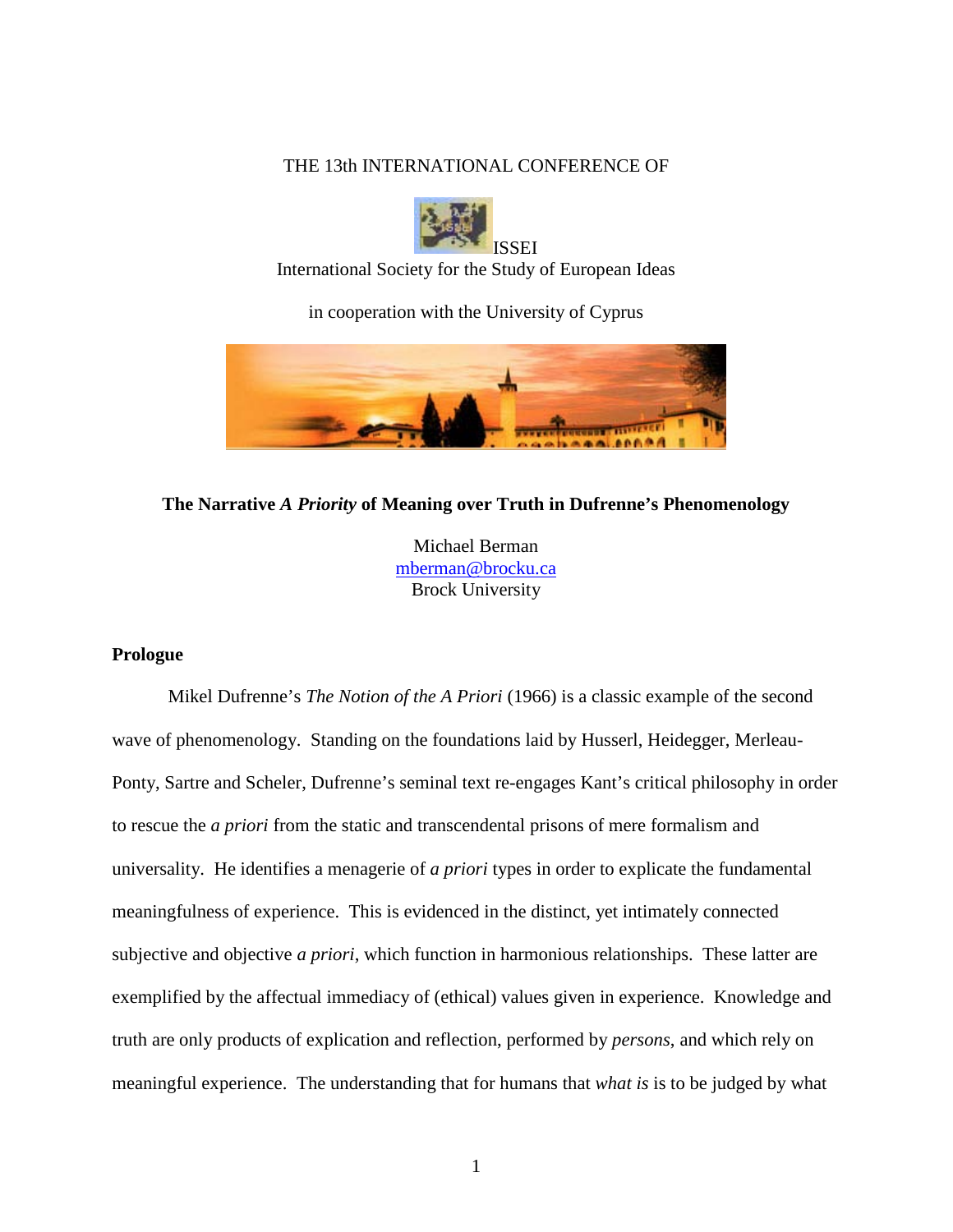ought to be, needs to be re-evaluated, for what ought to be is given in what is, and hence is not judged from a *distance*, but rather in the *instance*. For Dufrenne, the poetic, narrative in its most creative mode, presents us with the instance and immediacy of feeling and meaning from which truth flows.

#### **Entry 1: Kant**

Dufrenne has a problem with Kant. Kant's critical philosophy reconceived and radicalized the philosophical understanding of the *a priori*. According to Kant, *a priori* concepts were abstract, non-contingent, non-empirical, objective, formal, necessary and universal. Furthermore, these concepts were housed in the mental faculties of rational (human) beings. Kant's faculty psychology (of reason, understanding, sensibility, judgment, and imagination) varied across his three *Critiques*, in terms of structure and functions.

The *Critique of Reason* and the *Prolegomena to Any Future Metaphysics* aimed to explain what it is that we can know, the limits of our knowledge, and how knowledge is generated. Kant's arguments are complex. We can have two kinds of knowledge: empirical knowledge grounded in our experiences and expressed through synthetic *a posteriori* judgments; and metaphysical knowledge expressed by analytic *a priori* judgments (Hume's relations of ideas) and synthetic *a priori* judgments. Analytic judgments are simply definitions and do not add to our knowledge; however, synthetic judgments add to our knowledge, thus making synthetic *a priori* judgments the focus for Kant's establishment of a science of metaphysics.

Dufrenne's claim, and he is not alone in this for Merleau-Ponty, Scheler, and Samuel Todes also recognize the issue, is that Kant has overly intellectualized the *a priori*. In Kant's schematism, our synthetic *a posteriori* judgments are propositions that refer to phenomena. These phenomena appear in our empirical cognitions. Cognitions are constituted out of the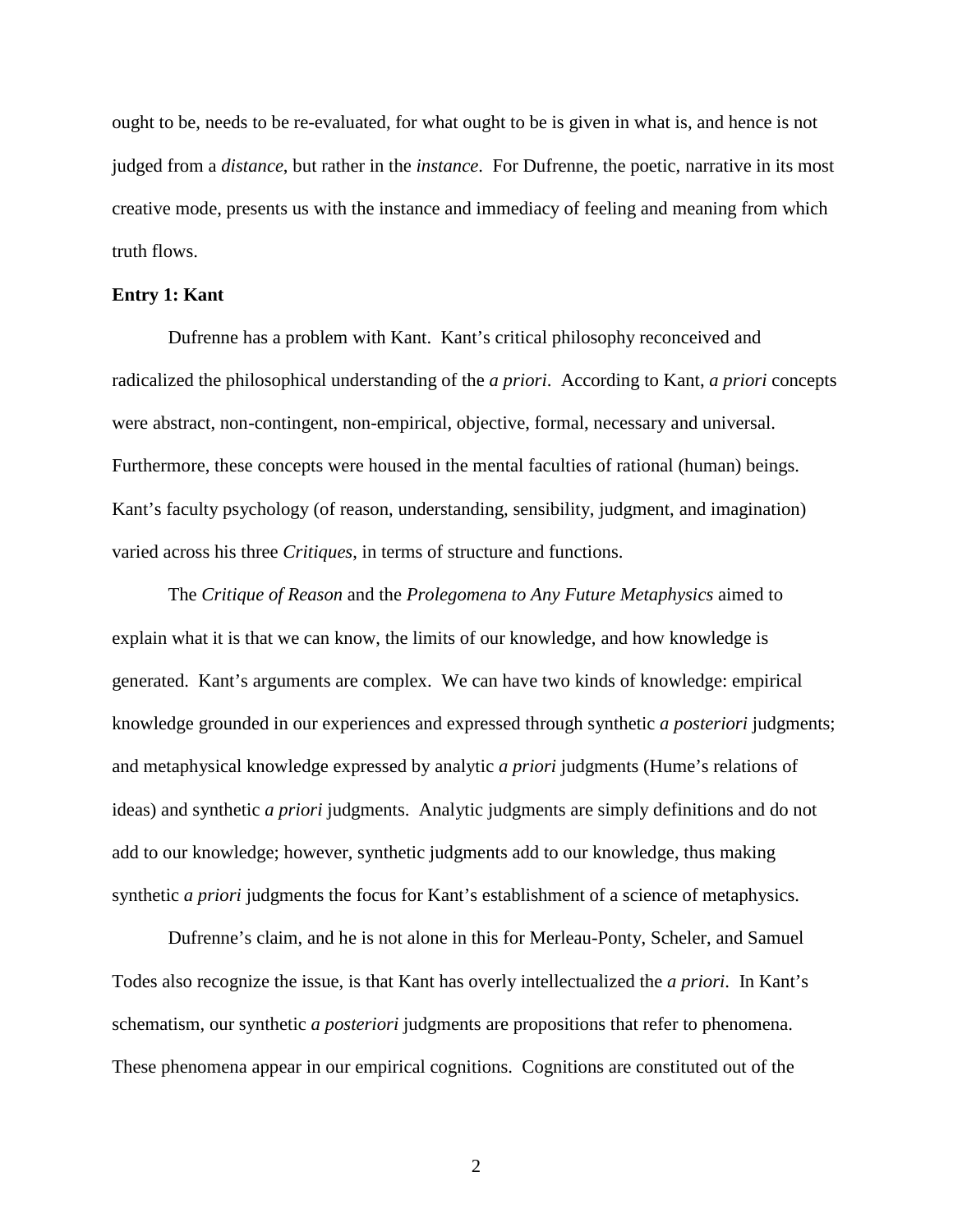manifold that is presented to the faculty of sensibility. This constructive synthesis employs the various *a priori* concepts of the understanding and judgment, rendering experience intelligible. Hence, intelligibility is firmly ensconced within cognition; the realm of thought is the only place where understanding occurs. The external world, the source of phenomena, the noumena that "stand behind" the manifold, remains forever out of reach; intelligibility has no place "there". But is this the case? Is it that the world outside of the mind is senseless? To which Dufrenne (and these others) answer: no. There are resources in Kant to escape the mental prison of transcendental philosophy.

The Kantian schematism injects objectivity via *a priori* concepts into appearances. These concepts are the conditions for knowledge, but *a posteriori* judgments have two further grounds: time and space. These conditions for the possibility of experience are derived from the faculty of sensibility, that is, Kant identifies some of his *a priori* (time and space) with our perceptual capabilities. Consequently the *a priori* and the *a posteriori* share an intimacy that Dufrenne is going to explore.<sup>[1](#page-9-0)</sup> This point can be further supported by way of Kant's treatment of the imagination; while he does say that the transcendental imagination is the transcendental understanding, this holds only when the two are considered solely with respect to or is limited to their formal functions, not when their synthetical functions are treated.<sup>[2](#page-9-1)</sup> This latter occurs during that "lucky chance"<sup>[3](#page-9-2)</sup> or "happy accident" when over the course of experience, the imagination, in service to the understanding, "always" correctly delivers the raw "data" (intuitions) of the manifold from sensibility to the appropriate concepts in the understanding in order for empirical cognitions to be generated.<sup>[4](#page-9-3)</sup> The imagination would seem to have both a pre-conceptual understanding of what understanding demands, which might be explained by the identity of their formal functionality, but this may also be the case because the imagination is *informed* by the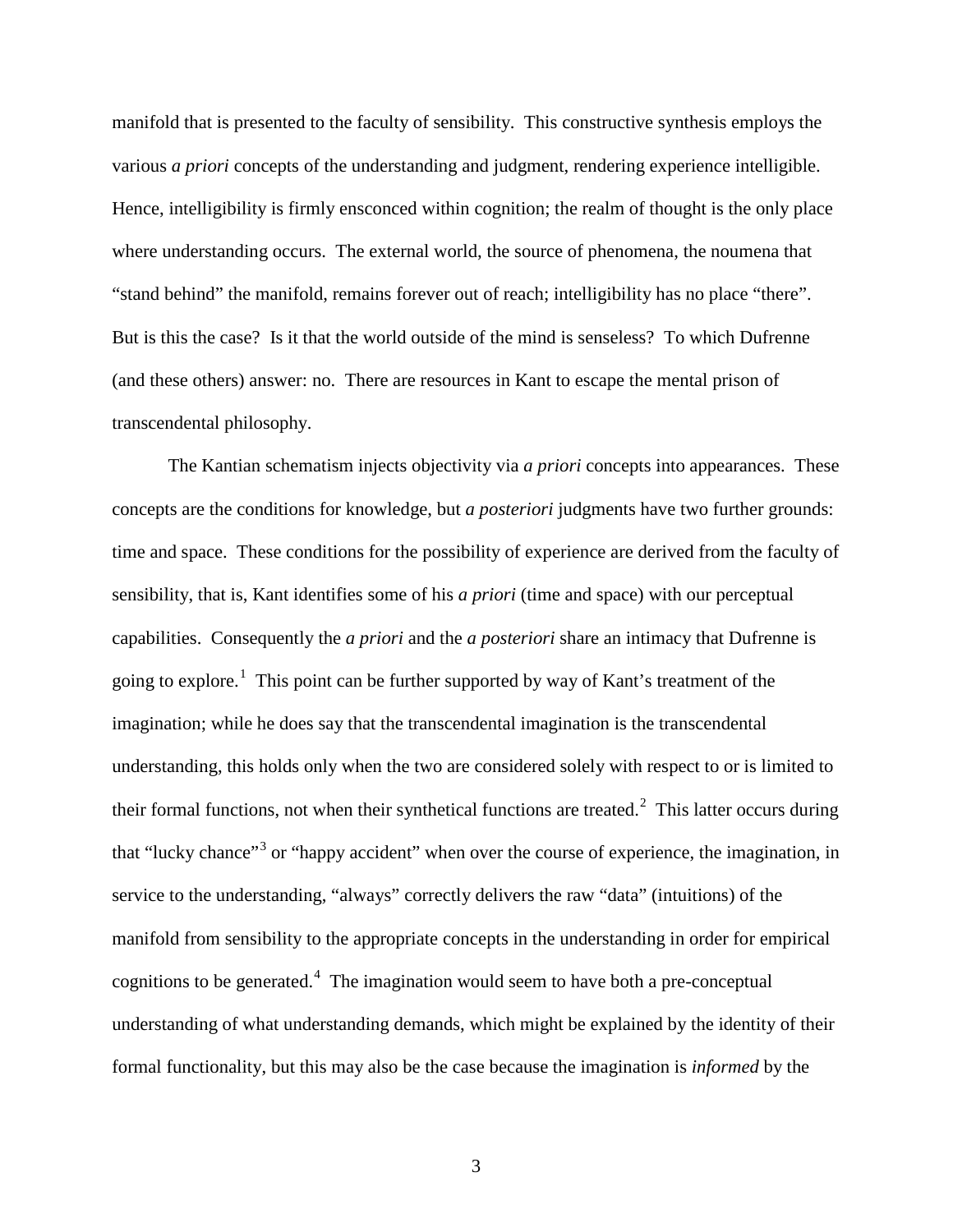"raw" data from sensibilty's passive receptivity; "… in a sense it [the manifold] already possesses meaning beforehand; it is as if it [the subject] had always already found it" as meaningful.[5](#page-9-4) The imagination can properly associate empirical intuitions with Kant's *a priori* concepts: "In brief, for there to be association, the given must be associable, and this characteristic of the given cannot be the product of the principle of association."[6](#page-9-5) This demonstrates that the manifold, in terms of time and space, conjoined with its own proclivity for certain conceptual schemes, bears some intelligibility that is non-cognitive, which while anathema to Kant, is nevertheless evident.

## **Entry 2: The** *a priori*

To explain Dufrenne, it pays to "cheat" with his arguments, that is, to begin with his conclusions and work backwards. *The Notion of the A Priori* aims to explicate the harmonious accord that is experienced between human beings and the world. This does not mean that Dufrenne holds that this is the best of all possible worlds, but rather that just as humans can comprehend the world, so too the world can comprehend human beings; comprehension here means understanding and grasping within a relationship of "indispensable reciprocity"<sup>[7](#page-9-6)</sup> or "reciprocal envelopment".<sup>[8](#page-9-7)</sup> The subject, which Dufrenne sees as being too abstract and prefers the material and existential term "person", is a being in the world: "The finite subject is the person: the universal in the singular, the transcendental in the empirical."<sup>[9](#page-9-8)</sup> Subsequently, the mortal dualism that humans encounter and with which we contend is necessary and positive. This necessity is succinctly expressed by Merleau-Ponty's claim that we are "condemned to meaning". $10$ 

Human experience is intrinsically meaningful. How does Dufrenne justify this and explain how meanings are generated? *The Notion of the A Priori* examines, contra Kant, the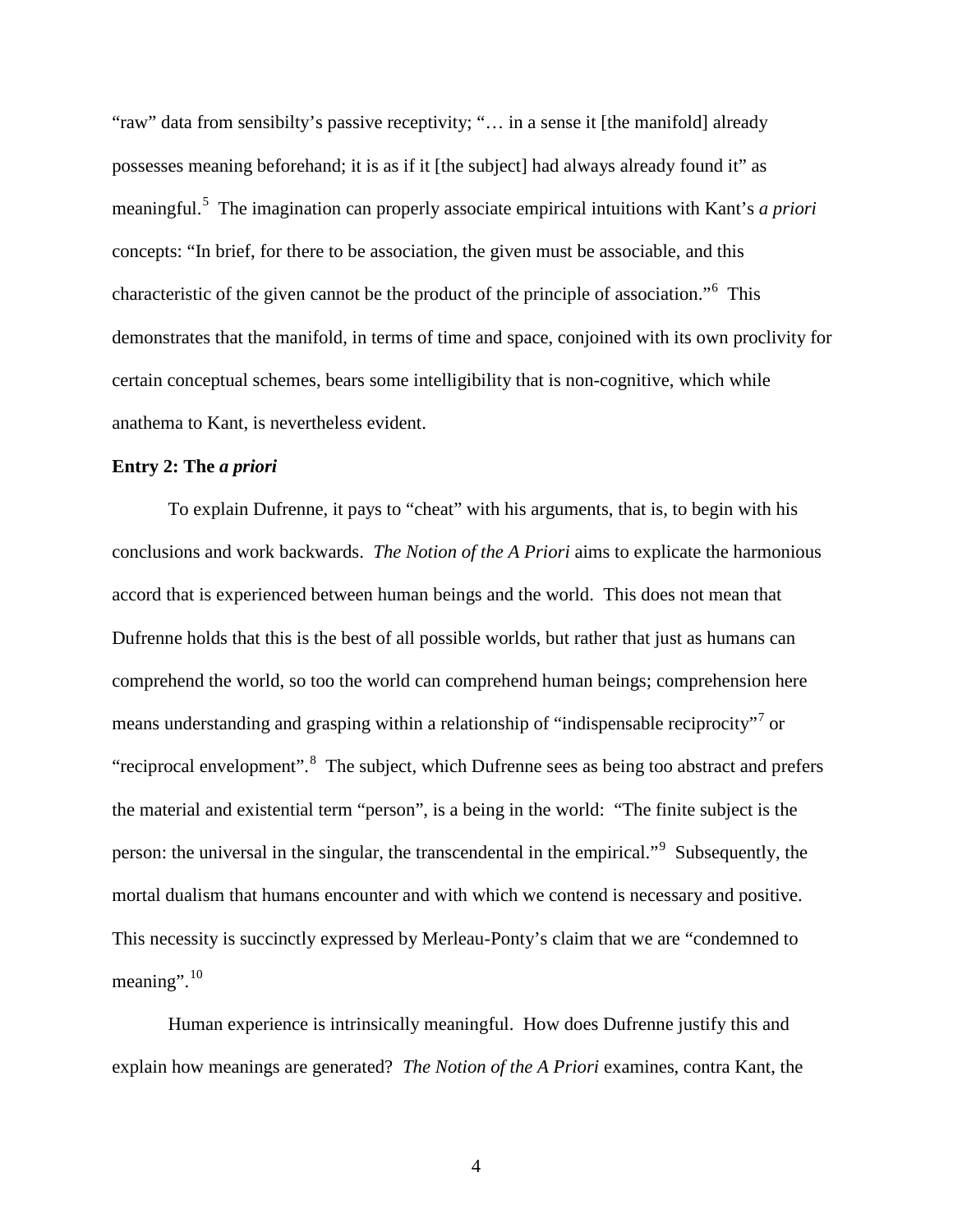realm of the objective *a priori*. The objective *a priori* are constitutive of objects. "The objective *a priori* is the meaning which exists in the object and with which the subject is in primordial accord."[11](#page-9-10) This accord is characterized by reciprocity and harmony. The objective *a priori* present, or better yet, *express* themselves in both formal and material aspects. The formal objective *a priori* are the universal characteristics shared amongst particular classes of objects: "the idea of a formal *a priori* recommends itself by the priority it grants to logic…in Kant... [these] criteria are the necessity and universality which may characterize a proposition."<sup>[12](#page-9-11)</sup> The material *a priori* of objects are the intrinsic properties of individual things. These objective *a priori* give themselves to persons. "The *a priori* is the meaning present and given in both the object and subject, and it assures their communication while maintaining their difference."<sup>[13](#page-9-12)</sup>

Persons, on the other hand, are constituted a bit differently. Dufrenne calls this their existential *a priori*, the sum total of the *a priori* of and in the individual: "The existential *a priori* is the summation of those *a priori* which (insofar as they are subjective) determine the field of my intention [*visée*] and *the style of my relationship* with the world."[14](#page-9-13) The nature of the existential *a priori* both generalizes and singularizes.<sup>[15](#page-9-14)</sup> The subjective *a priori* are readily available for the transcendental subject who can reflect upon and make explicit the meanings given by the objective *a priori*. The subjective *a priori* are a reserve of *virtual* knowledge that is seemingly already and always known. "[The] *a priori* is known *a priori*. In other words, we are not merely receptive in our relation with the world; we go out to meet it, and always anticipate it. There are things we do not learn; we know them from the beginning, as if we had always been familiar with them—as if comprehension implies connaturality."<sup>16</sup> Persons are passive, i.e., receptive, and perhaps more importantly, active in their engagement with the world—we go out to meet it. Dufrenne likens the connaturality of the *a priori* to innate knowledge, but it must be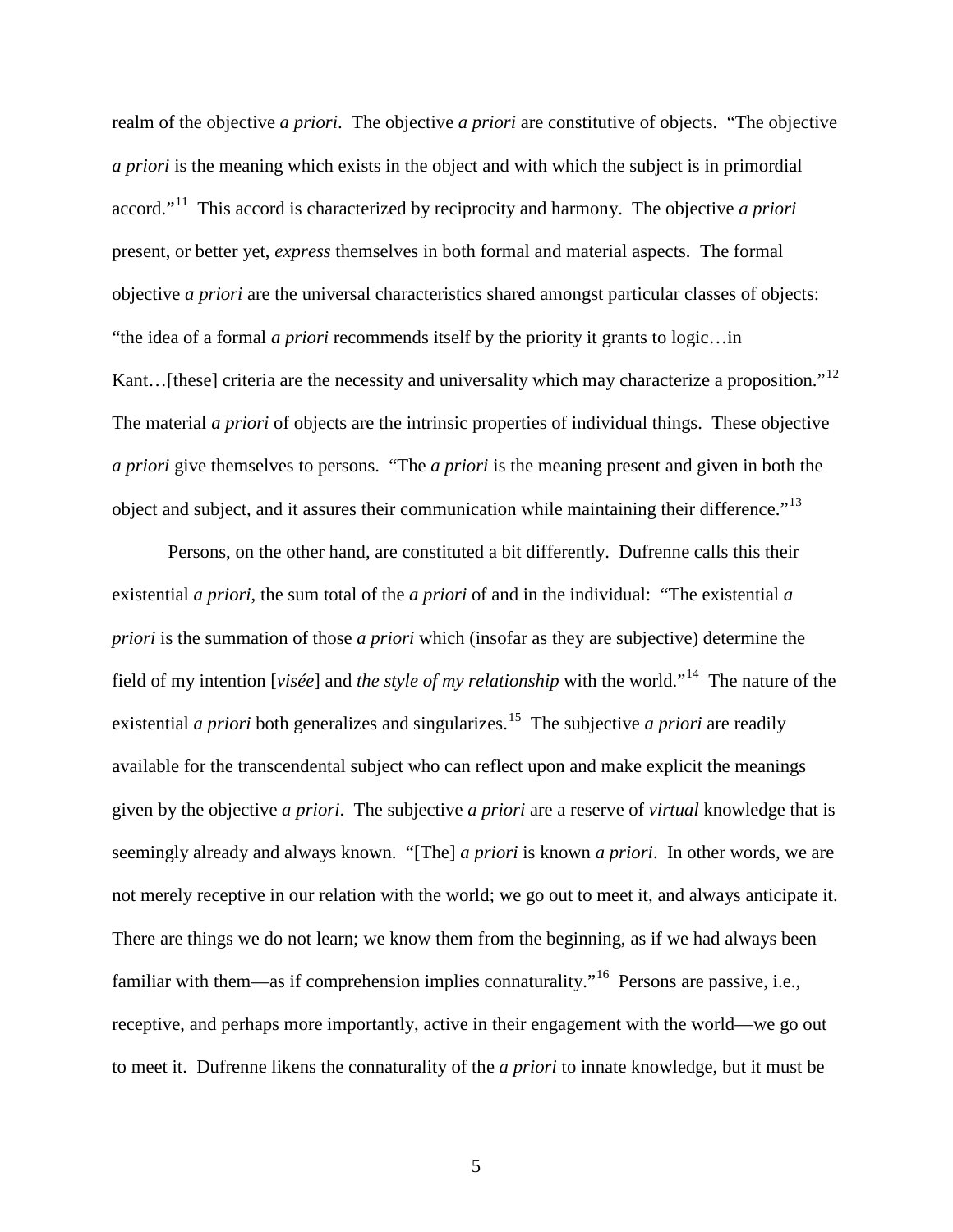noted that he adheres to the Lockean<sup>[17](#page-10-1)</sup> and general empiricist rejection of such knowledge as propositional; rather, virtual knowledge is more akin to "knowing how" (to grasp the object in its meaningfulness) as opposed to "knowing that" (an object has this particular meaning). The subjective *a priori*, "in its original state…is neither explicit knowledge nor a condensed knowledge put into storage. It is a power of anticipating and revealing, a nonacquired familiarity with certain aspects of the world; this power exists in the subject like a mode of being."<sup>[18](#page-10-2)</sup> Persons experience the *a priori* as *immediate* and *affective*. Feelings, especially aesthetic, but also moral emotions are indicative of our grasp of an object's meaningfulness; for example, Dufrenne refers to how music can evoke joy and youthfulness, just like a child's bright smile does. What is presented in these experiences calls forth, solicits, or provokes<sup>[19](#page-10-3)</sup> our subjective  $a$ *priori*, and the meaningfulness we perceive is as if we had previously, *before* the experience, knew what they would evidence. These *a priori* are given to us "in presence", and as such they can be "actualized by representation".<sup>20</sup> Representations are said and can be verified or falsified. True statements thus rely on the prior perception of the *a priori*. Through reflection and language the *a priori* are made explicit; cognition and speaking translate the virtual into the actual, the meaningful into meaning, expression into saying.<sup>[21](#page-10-5)</sup>

### **Entry 3: Saying**

For Dufrenne, the *a priori*, subjective or objectiven can be *expressed*. Expression is akin to manifestation or appearance.<sup>[22](#page-10-6)</sup> Self-expression is a special kind or mode of expression. This involves a paradox:

[It] is immanent in the expressive object, yet knowable and thus able to maintain a certain independence from this object. Hence, whatever expresses itself is worthy of being termed a "self"; it expresses itself because it is a self, and it is a self to the extent that it is more than a self—i.e., to the extent that the self is no longer a mere empirical particularity, but the positing of a universal. Expression implies *self*-expression, the act of a subject who solicits the attention of others and also presupposes them within himself. This is why we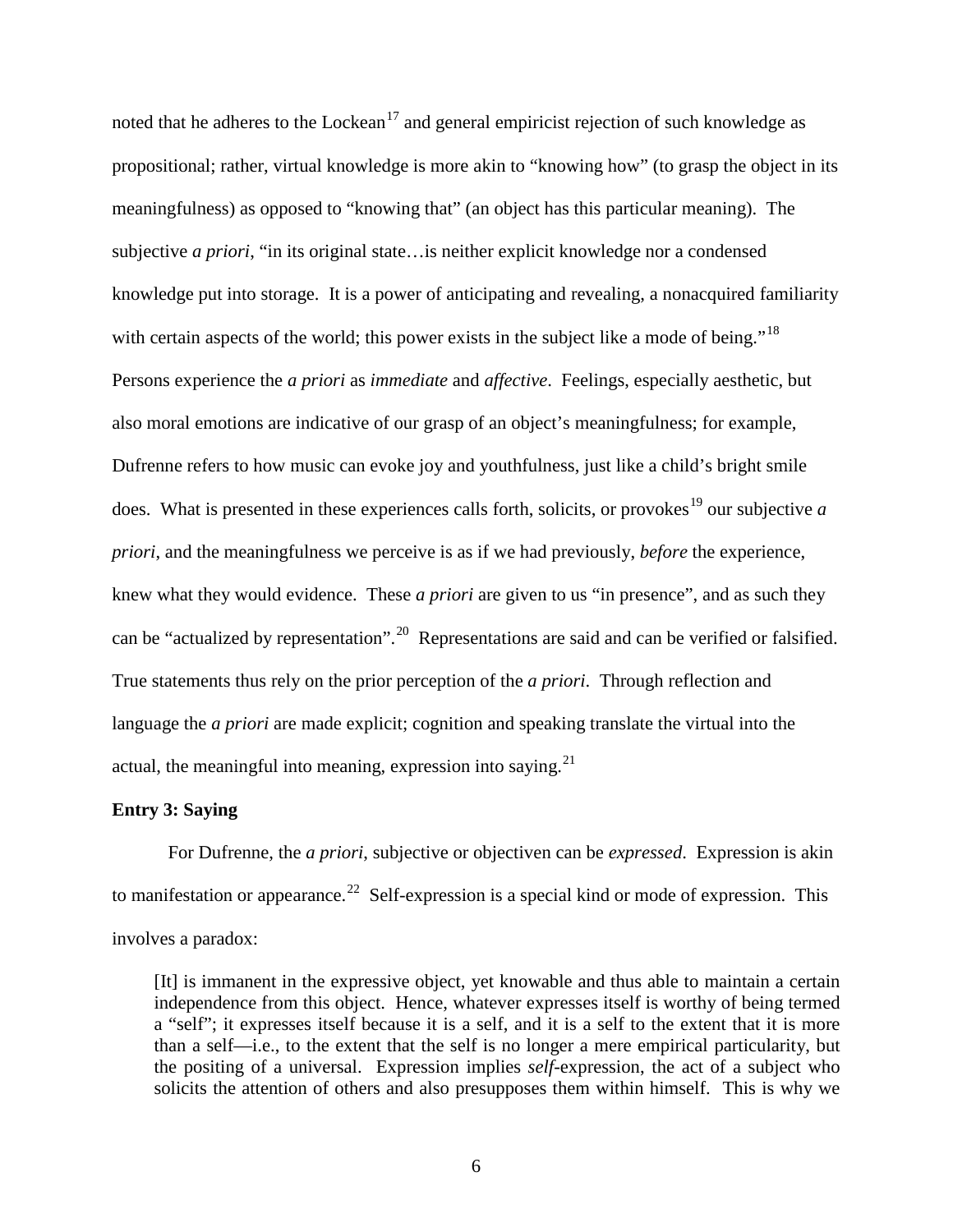may say that an expressive object is a quasi-subject; it partakes of humanity when we participate in it; this is especially true of a work of art, though also of any object that "speaks" to us.  $23$ 

The Dufrenne's claims certainly hearken to his interests in aesthetics, where the latter's mode of being acts like the humanity (which is an ideal or task<sup>[24](#page-10-8)</sup>) from which it stems. Persons are selfexpressive, which is a mode of their being, which presupposes others. While Dufrenne never mentions him, Martin Buber's insights from *I and Thou* can aid in unpacking this relation. Buber writes, "In the beginning is relation—as category of being, readiness, grasping form, mould for the soul; it is the *a priori* of relation, *the inborn Thou*."<sup>[25](#page-10-9)</sup> The other is innately structured in the subject. This fits into Dufrenne's recasting of the *a priori*, for it plays a constitutive role as an element in one's existential *a priori*. Yet Dufrenne radicalizes this insight:

I do not recognize my fellow man by projecting onto him a certain idea that I have of him: I know him before knowing myself, and I learn to know myself through him. Even before saying that he is similar to *me*, I have to realize that I am similar to *him*; this is perhaps the most irritating discovery, one that we are careful to dissimulate and forget; yet it is the primary discovery, even in the order of reasons: I am made in the image of the other.<sup>[26](#page-10-10)</sup>

The other has an ontological priority or constitutive *a priori*ty for persons who become who they are through the other. The person's individuality is not simply a product of their particular embodiment, because this also requires action. For the subject, "Consciousness is the act rather than the possession of the subject..."<sup>[27](#page-10-11)</sup> and one of the qualities of this actor is that "[in] every consciousness, it becomes conscious of itself as unique and irreplaceable."<sup>28</sup> This uniqueness and irreplaceability also marks the other: "Uniqueness is certainly what we admire in another person, but it does not constitute him, at least with respect to our knowing him; this uniqueness evades all apprehension and definite meaning."<sup>29</sup> Buber similarly distinguishes between the human ability to say his two basic word pairs, "I-You" and "I-It": "I-You" is open and authentic, spoken with one's whole being to a person who reciprocally responds with their whole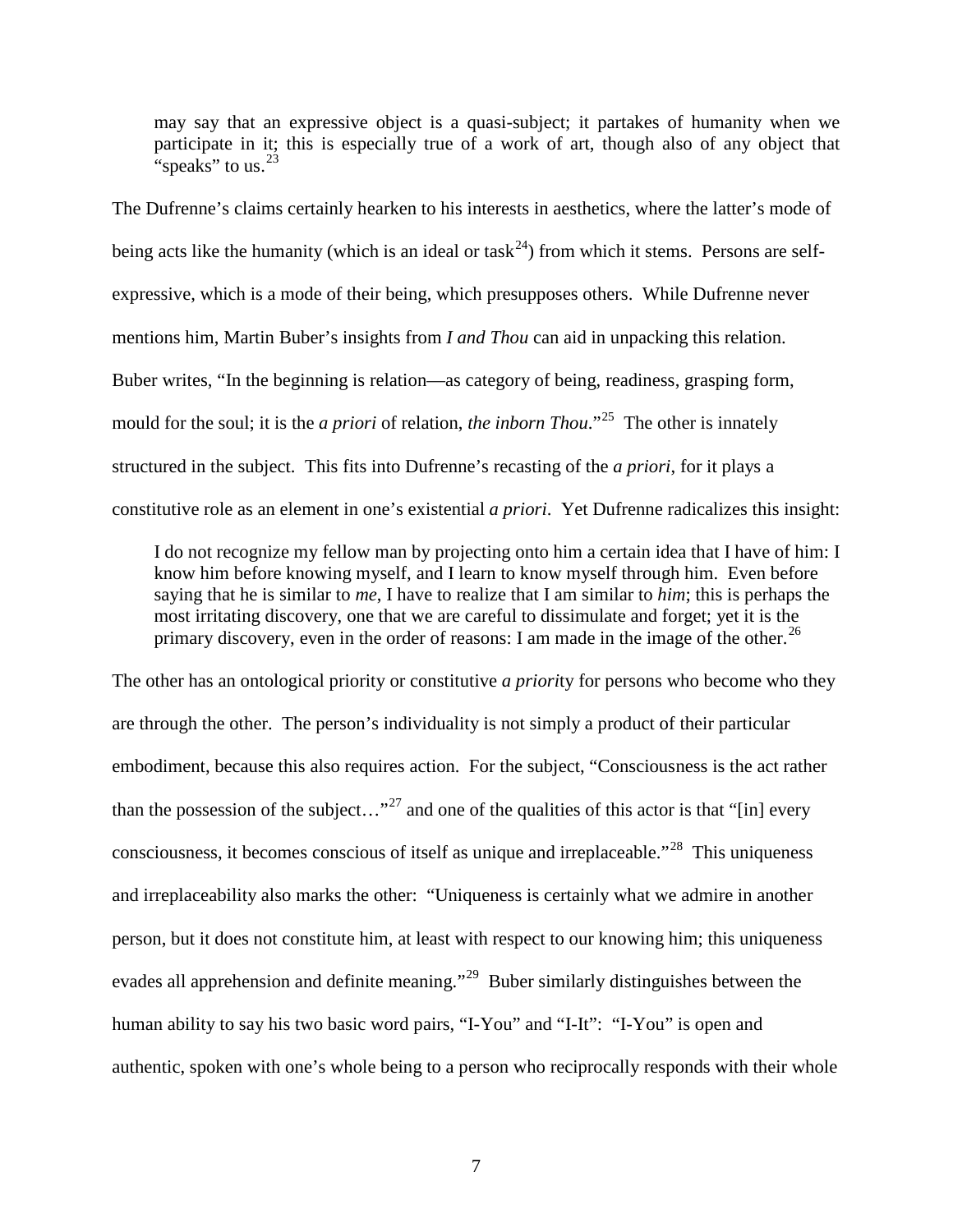being and maintains an explicit understanding that the "You" so addressed remains beyond conceptualization, i.e., apprehension and definite meaning (Dufrenne). On the other hand, the basic word pair "I-It" involves conceptually mediated statements, such as intentions or meansends propositions. "I-It" is the language of representational and propositional knowledge. It is spoken by a person who withholds parts of themselves, keeping something of themselves in reserve. Only in speaking the "I-You", for Buber, can one fully actualize oneself for it can only be spoken with one's whole being.

Dufrenne likewise distinguishes specific self-expressions: *authentic expressions* express the *a priori*. These expressions express "the total meaning unifying the being that expresses itself: to express oneself is to be completely present in one's expression."[30](#page-10-14) The similarity to Buber is astonishing, for him presence is only encountered in a dialogical relation between persons. However, each such saying always has the fate or doom of falling back into the language of "I-It". In this regard, Dufrenne offers a description that borders on a prescription for avoiding the imposition of categories or facades: "To put on an air is to 'act' and to choose a mask instead of a manner of being. It is also to act *upon* the other person instead of offering oneself to him. Authentic expression does not *intend* to say something: it *says* it."[31](#page-10-15)

Drawing together these considerations, we can provide a corrective for Buber and open the narrative elements of Dufrenne's *a priori* of the poetic. Self-expressive persons, in saying authentically, disclose themselves. Ideally, their authentic self-expression discloses their existential *a priori*, but not in a reductive manner. It is not as though such an expression grants "true" knowledge about the speaker, but rather just as the objective *a priori* solicit the subjective *a priori* of the perceiver whose response is a seemingly innate familiarity with the object in the world, the speaker evokes their connaturality with the addressee, and the addressee's reciprocity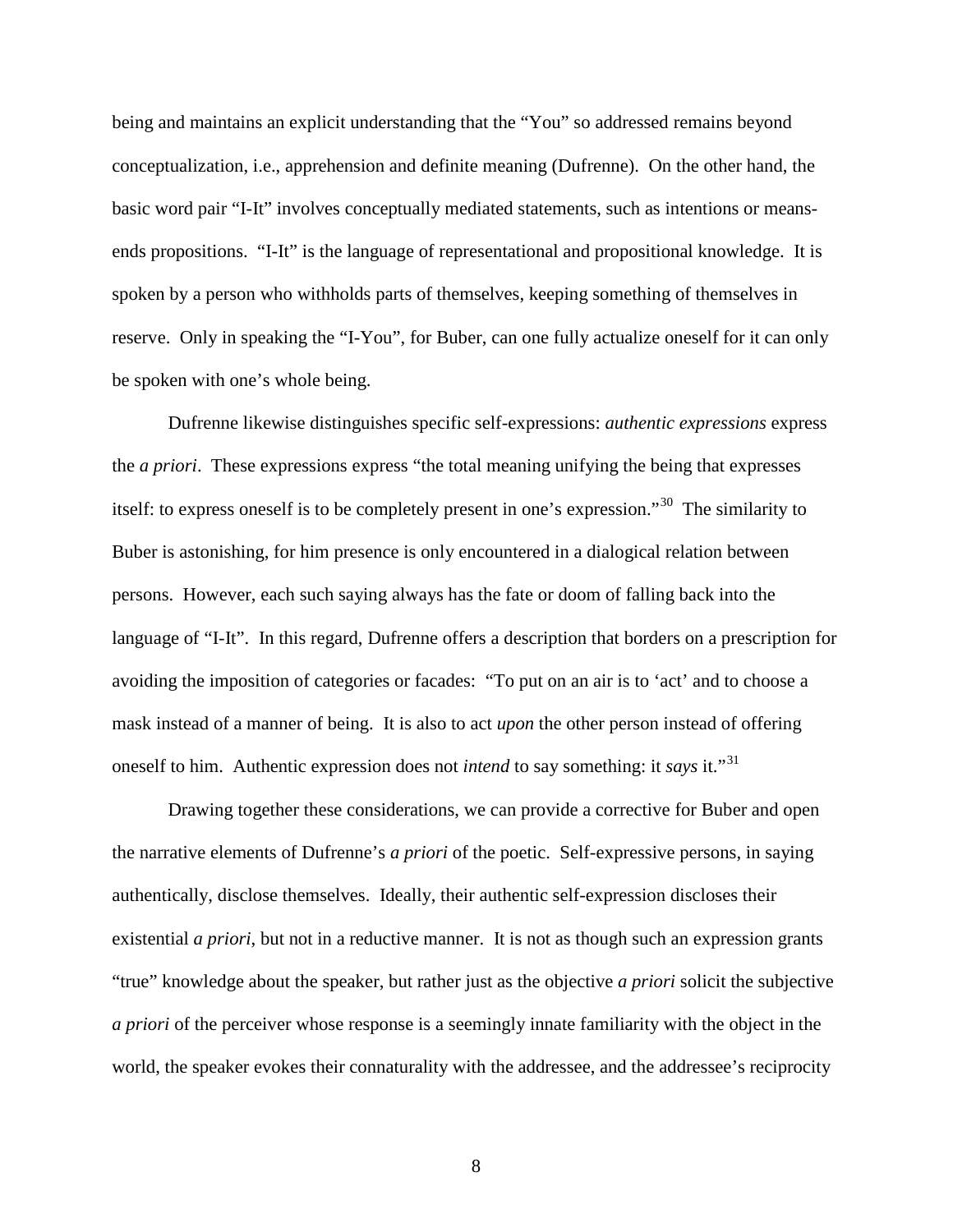occurs (is encountered) in the meaningfulness of perception: "…the *a priori* is first of all perceived. For the apprehension of an expression by feeling is the highest moment of perception, the moment when perception is fully achieved and when the subject somehow becomes the perceived object [subject]—at least experiencing the object [subject] to the point of losing himself in it."<sup>[32](#page-10-16)</sup> The speaker's disclosure, their con-fession or pro-fession, conveys meaning whose veracity is neither here nor there for it bears no relevance for the encounter or expressed existential *a priori*.

### **Entry 4: Narratives**

In the Buberian encounter, the self stands in relation to the other. This relation is one of wholeness, meaning that the self expresses itself completely in addressing the other, who reciprocates. This is the essence of Buber's dialogical philosophy as expressed in the presences of the self and other to each other. But to what end? This question highlights a problem in the encounter: what is the content of addressing the other with one's whole being? What is said in saying the "I-You" basic word pair? Dufrenne's notion of the *a priori* can be used to fill in this lacuna. Authentic self-expression is not simply the complete or absolute offering of oneself to the other, saying with one's whole being, but rather an expression of one's existential *a priori*. Granted in self-expression, one says *about* oneself (propositionally), but more importantly one says *of* oneself (meaningfully). Dufrenne's *The Notion of the A Priori* culminates in a treatment of the poetic. While this is heavily indebted to the later Heidegger, looking at the poetic as narrative in its most creative mode opens for viewing the content of the presence in authentic self-expression. "[Poetry] is the expression of an experience which refuses to be enclosed in a system and which is its own self-revelation."[33](#page-10-17) Through "self-revelation" *qua* self-expression, that content, perceived "apriorily", comprehension of and by the self and other occurs. Personal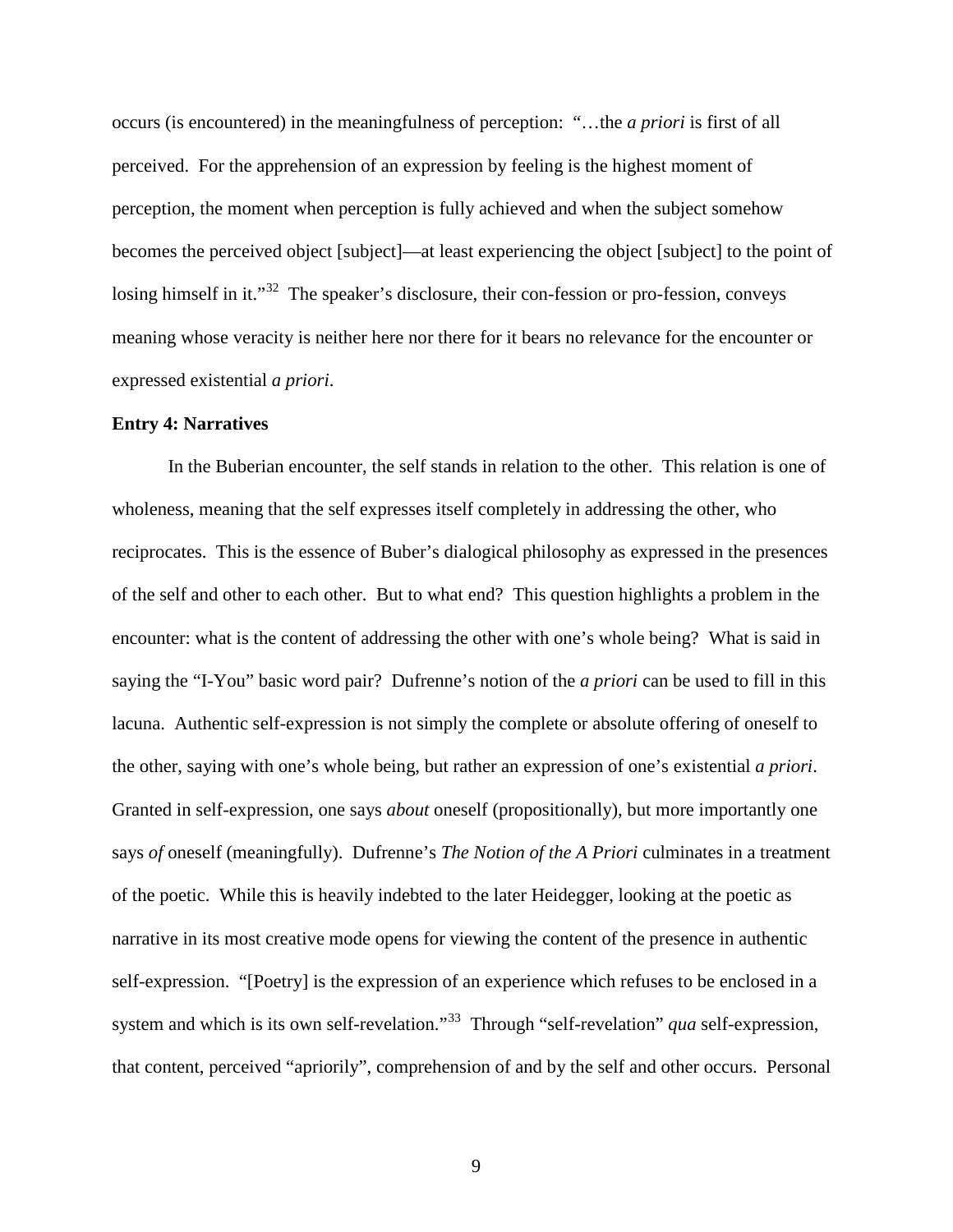narratives move us, *affect* us, say something *of* the speaker *and* the listener, for "poetry is not only feeling in the poet, but also an aspect of the world."<sup>[34](#page-10-18)</sup> Furthermore, "Poetry moves within the sphere of feeling. There is poetry when something is communicated to us which is communicable in this way alone: all art is poetic."<sup>35</sup> Poetry communicates the world, "for the world is nothing more than the manifestation of feeling, and feeling is the soul of the world."<sup>[36](#page-10-20)</sup> Feeling denotes that unmediated harmonious accord between human beings and world in which meanings are expressed. Hence, Dufrenne insightfully asserts, "Truth signifies the necessity with which something gives itself to us... [this is] the necessity of meaning." $37$ 

Dufrenne's book aimed to revitalize the *a priori*. His success in this regard opens new avenues for not just Kantian scholarship, but phenomenology. Persons are embedded in a world of expressive *a priori* which always and already calls for us to *say* more. This is the necessary truth of our lives.

<span id="page-9-0"></span><sup>&</sup>lt;sup>1</sup> Dufrenne, Mikel. (1966). *The Notion of the A Priori*. U.S.A. Northwestern University Press, 101. <sup>2</sup> Dufrenne, 213.

<span id="page-9-2"></span><span id="page-9-1"></span> $3$  Dufrenne, 215.

<span id="page-9-3"></span><sup>&</sup>lt;sup>4</sup> See my treatment of this in Berman, Michael, "The Happy Accident: Merleau-Ponty and Kant on the Judgment of God", *The European Legacy*, (16:2, pp. 223-236, 2011). <sup>5</sup> See note 1 above; Dufrenne 101.

<span id="page-9-4"></span>

<span id="page-9-5"></span> $6$  Dufrenne, 213.

<span id="page-9-6"></span> $<sup>7</sup>$  Dufrenne, 208.</sup>

<span id="page-9-7"></span> $8$  Dufrenne, 209.

<span id="page-9-8"></span> $<sup>9</sup>$  Dufrenne, 165.</sup>

<span id="page-9-9"></span><sup>&</sup>lt;sup>10</sup> Merleau-Ponty, Maurice, *Phenomenology of Perception* (New York: Routledge & Kegan Paul, 1966), xix.<br><sup>11</sup> Dufrenne, 56.<br><sup>12</sup> Dufrenne, 56.<br><sup>13</sup> Dufrenne, 46; see also 218.<br><sup>14</sup> Dufrenne, 163, italics added.<br><sup>15</sup> Dufr

<span id="page-9-10"></span>

<span id="page-9-12"></span><span id="page-9-11"></span>

<span id="page-9-14"></span><span id="page-9-13"></span>